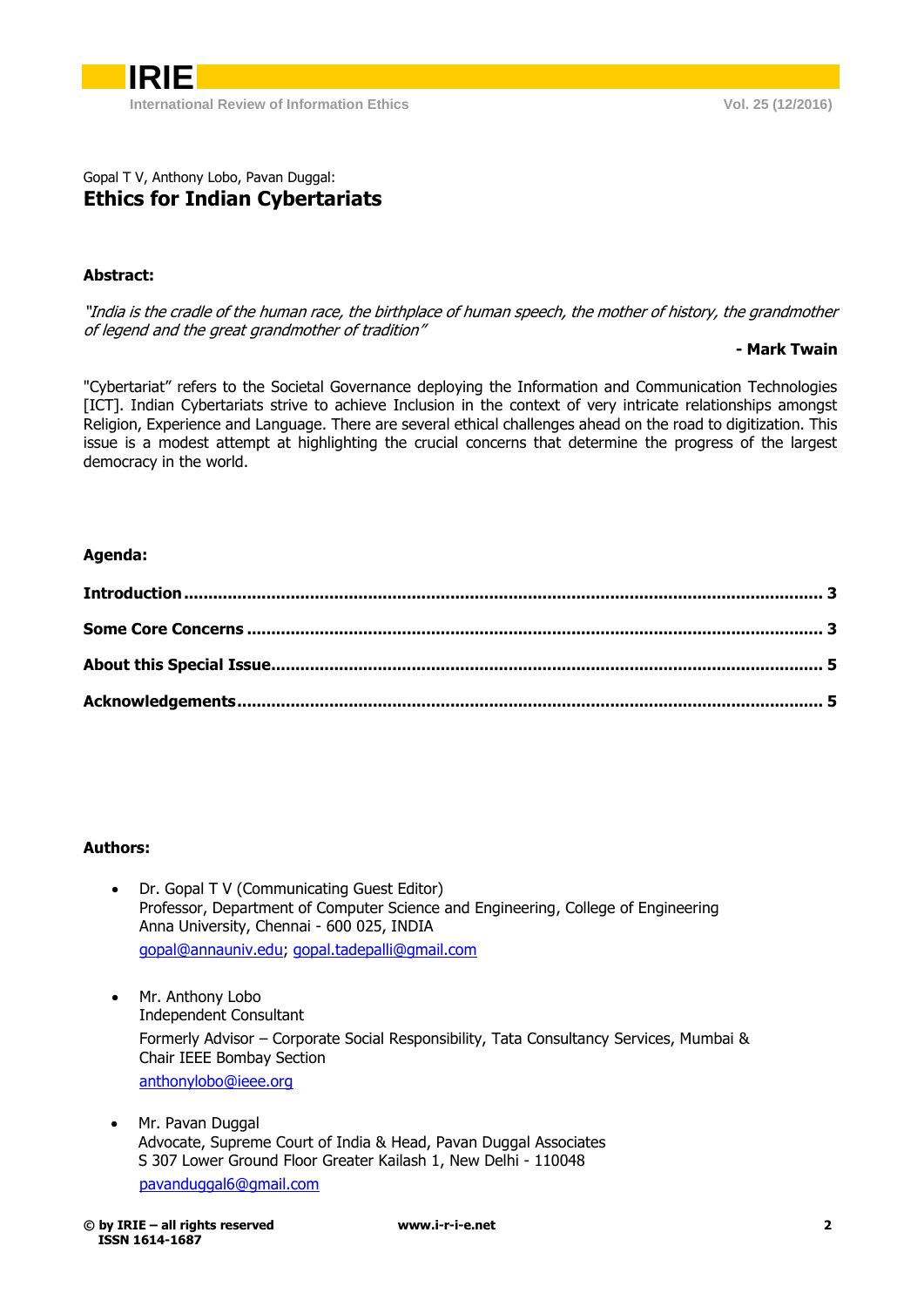# <span id="page-1-0"></span>**Introduction**

The current consumerism in the ICT domain is resulting in the building of the social structure on a major faultline called "Digital Divide".

In India there are as many as four types of digital divides to reckon with.

The first divide is that which exists within every nation, industrialized or developing, between those who are rich, educated, and powerful, and those who are not.

A second digital divide, less often noted, is linguistic and cultural. For Indians who speak no (or little) English, the barriers to the Information Age are almost impossible to surmount. Local language and local content are essential. However, the pace of work in the area of "Language Technologies" is painstakingly slow.

The third digital divide follows inevitably from the first two -- it is the growing digital gap between the rich and the poor nations.

The fourth divide is that which is emerging between the elite few beneficiaries of the lucrative technologies such as ICT and equally talented many who studied other less lucrative but equally important areas of science and technology.

The four types of the Digital Divide in India can be aggravated by the way the liminal space is interpreted.

"Liminality is derived from 'limen', meaning threshold. The challenges for inclusion in the Indian Context are best comprehended through the "Liminal Space". The 'liminal space' might be read as a metaphorical realm where ideas and concepts: artistic, political, cultural, social or otherwise, are in constant states of contestation and negotiation.

Liminality is neither completely inside or outside any given situation structure or mindset. Liminality can result in the collapse of certainty and gives ample scope for many ethical dilemmas in the Cybetariats. India has unique views of interpreting Liminality that enabled civilizations flourish all over the world.

The "Liminal Space" is in between the known and the unknown. It is a transitional space of an accentuated experience resulting from crossing the threshold of what is known. The concept of the 'liminal space' as introduced by anthropologist Victor Turner, suggests the idea of ambiguity and ambivalence. This in-between space should allow active exchanges of ideologies, concepts and methods of working. There is an indication of a transition from one state or space to another, an on-going search for answers, yet the end point might not or need not be defined.

<span id="page-1-1"></span>The "Fountain Head of Ideas" that India has been for the entire world has copious methods of adapting the technology for governance through the Indian Cybertariats.

# **Some Core Concerns**

Predictions that widespread usage of computers often results in revolutionary changes in the employment opportunities for the people were dominating the late 1950s and early 1960s. In the middle of the 1960s, privacy came into sharp focus. In 1967, Alan Westin published the book titled **"Privacy and Freedom".** In 1976, Joseph Weizenbaum published the book titled **"Computer Power and Human Reason - From Judgement to Calculation".** Both these highly influential works made many professional societies form working groups and committees to address the emerging global challenges in Cyberspace.

The most serious fall out of liminal space is in the domain of "Surveillance". Cooperation amongst the devices / things with different sensing, computing and communication capabilities is resulting in growing number of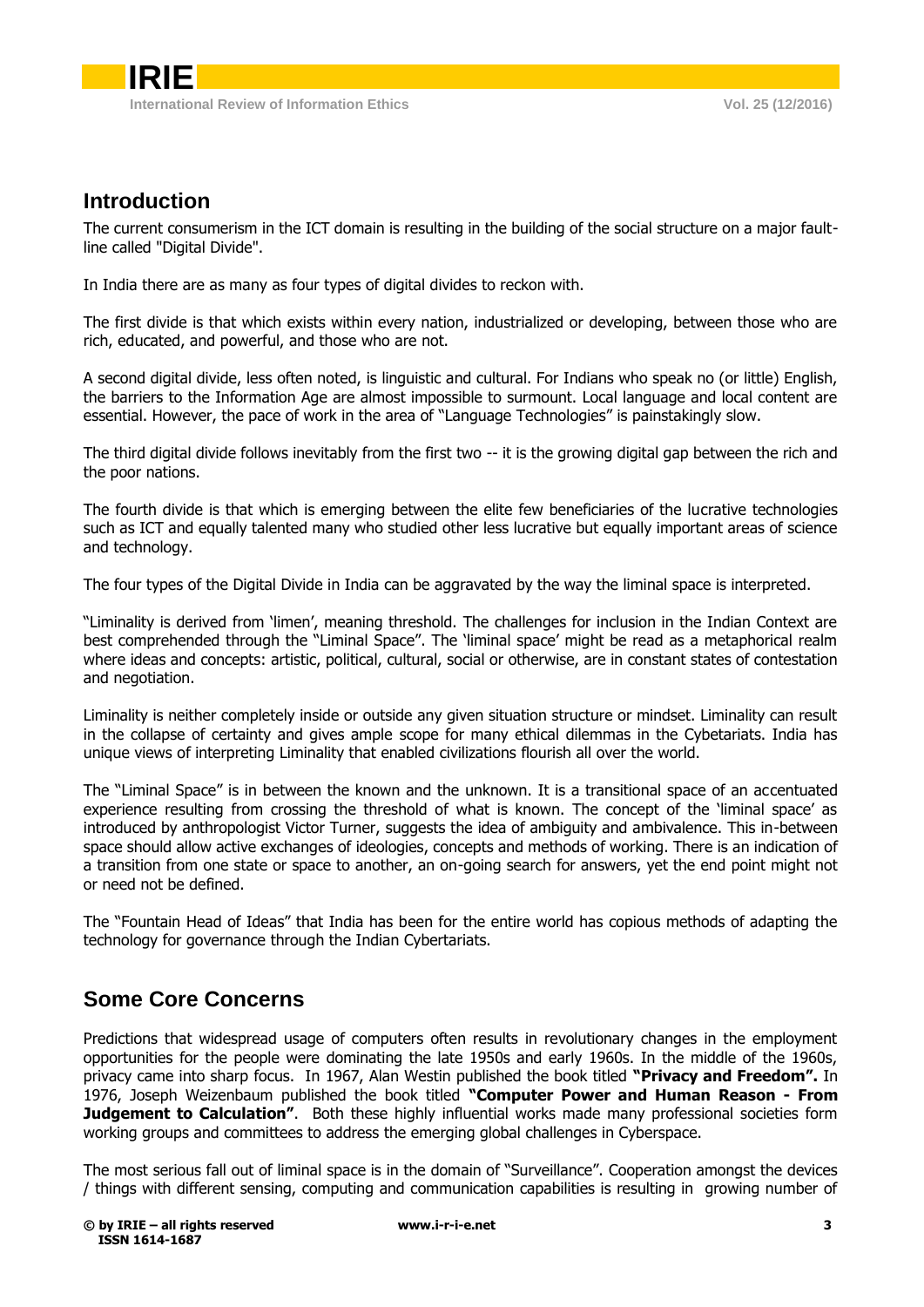

research problems in information ethics. These include domotics (domestic robotics), environmental monitoring or "smart / intelligent cities" and so on. Due to paucity of floor space, the compact and very powerful devices are also being embedded within the inner side of the ceiling in many facilities.

"The belief that surveillance societies are not going to emerge because of efforts in data protection is naive; in fact, the existence of Data Protection Commissioners may actually stimulate the flavoring of surveillance societies by *lulling the public into a false sense of security."* **- <b>A Example 1 David Flaherty** 

Psychologists call "liminal space," a place where boundaries dissolve a little and one is on the threshold to move across the limits of what one is and what one is to be. It represents ambiguity, of marginal and transitional state. It manifests as several mystic effects including faith healing.

Liminality is also said to be destructive and chaotic. Hence, the Indic methods warrant a strict adherence to certain practices. Only experience can justify / provide any rationale for certain practices. Indians are neither liars nor outliers. It is a fact that the liminal space is modeled in a characteristic Indian way. The data deployed by the Indian Cybertariats always runs the risk of being skewed. "Information Ethics" may be a better method in many such contexts. The following challenges in mapping the "Virtual World of ICT to Reality" in the Indian context of liminality emerge.

- Specifying the kinds of work which involves ICT and the corresponding Job Roles?
- Can there be "e-minister", "e-inclusion" or "e-work" definable in practice?
- The myth of procuring ICT with an assumption that it is working for some other customers of the said vendor.
- The myth that all the technical capacities that are necessary are readily available or can be purchased or hired at reasonable cost.
- The myth that a better version of the ICT is in the offing while the integration and testing of this version has barely begun.
- Humanizing the ICT judiciously to negotiate the landmines in entire process.
- Is our ICT Infrastructure capable of managing and optimizing the innate and respectful feature of garnering and documenting Indic Data and the Software that makes it actionable?
- The "Knowledge Worker" in the Indian Context of Ethos, Pathos and Logos
- What is the meaning of a given symbol for a particular person and / or a specific group?
- What are the facts about the particular person or specific group does the enable the given symbol to have acceptable meaning?
- The changing roles of the Law Makers, Laws and the Citizens

**"If you can't measure it, you can't manage it"** won its place in the Big Book of Business Dogma because the business world, or at least the bureaucratic edifice it relies on, is all about measurement. If we can slap a metric on something, we're going to do it. We love to measure things, because it makes us feel as though we're really doing something.

Measurement warrants stopping the action, getting outside of it and holding it up against a yardstick, exactly the opposite of the activity that would create products or ship them, make customers happy or move our business forward in any way. Most of the time in the business world, goals come down from on high, and the appropriate measuring devices, rubrics or protocols come with them. **Measurement is really our drug in the world.**

There are many things that cannot be measured and still must be managed.

"It is impossible to escape the impression that people commonly use false standards of measurement - that they seek power, success and wealth for themselves and admire them in others, and that they underestimate what is of true value in life." - **Sigmund Freud, Civilization and Its Discontents**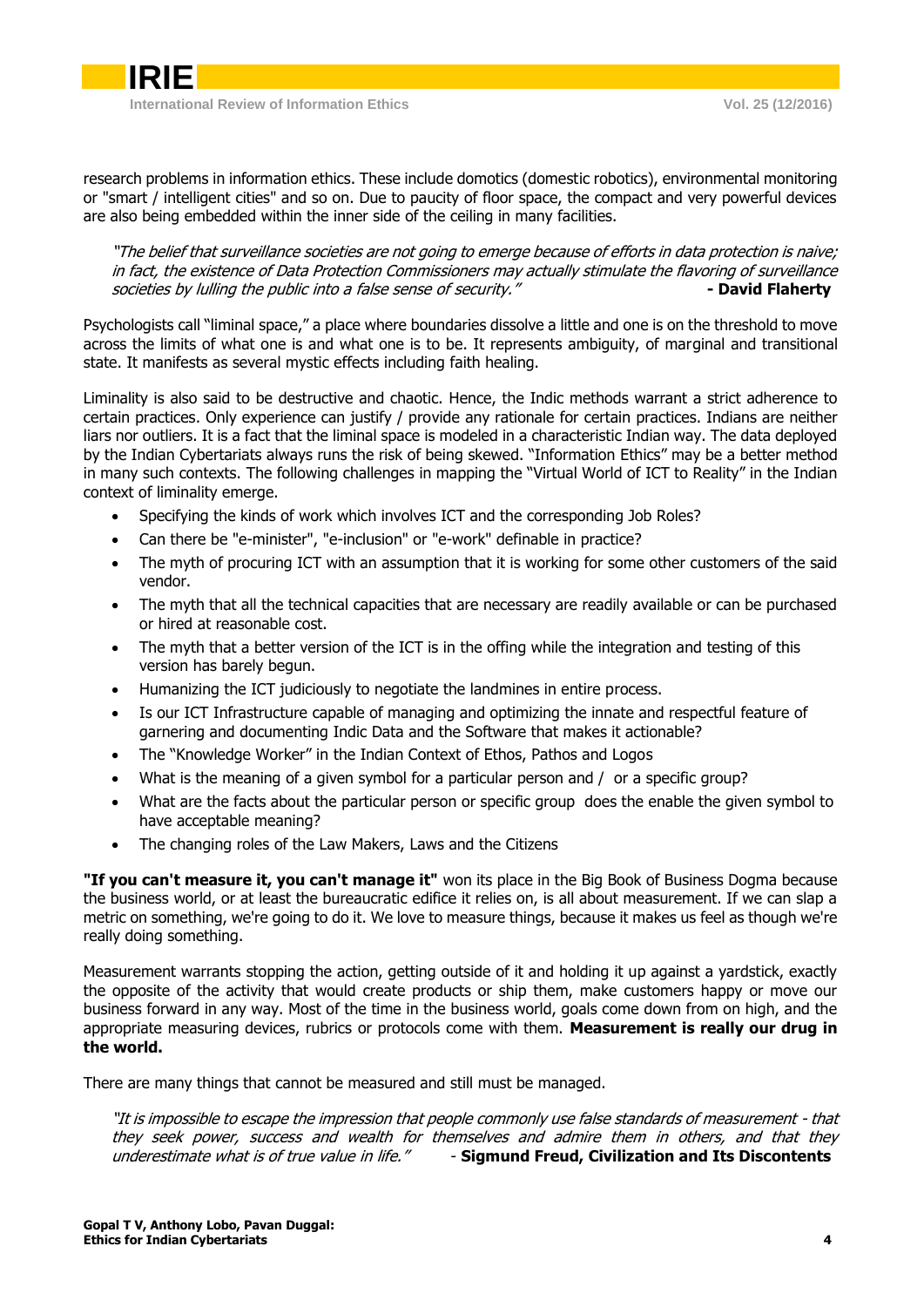

"We tend to overvalue the things we can measure and undervalue the things we cannot."

#### **- John Hayes**

Karl Pearson is often considered to be the father of the modern discipline of statistics, which emerged from his work in mathematical biology or biometry. Pearson attempted to make Eugenics an integral aspect of his theory on Statistics. Liminality is crucial to factor both "good [as in Public good]"and "the biometric entity that makes it".

"Pluralism matters because life is not worth living without new experiences - new people, new places, new challenges. But discipline matters too; we cannot simply treat life as a psychedelic trip through a series of novel sensations." **Tim Harford, "Adapt: Why Success Always Starts with Failure"** 

# <span id="page-3-0"></span>**About this Special Issue**

"India does not live in its towns but in its villages. But if the cities want to demonstrate that their populations will live for the villagers of India the bulk of their resources should be spent in ameliorating the condition of and befriending the poor. We must not lord it over them, we must learn to be their servants. When the cities realize that they must live for the welfare of the poor, they will make their palaces and institutions and the life of their inhabitants correspond somewhat to our villages."

### **- Mohandas Karamchand Gandhi, Young India, 23 April 1931**

As this issue reaches the reader, India is firmly on the road to Digitization that began with a currency change. India is pushing forward towards digitization. We are now looking at a "Young Digital India" with all of us having a stake thanks to the rapid strides made with globalization as a start. The way Indic information ought to happen / happens makes one think again "Is it an "Ethical Dilemma" or a Call on Conscience?"

This issue of IRIE will explore the cultural and ethical dimensions of Indian Cybertariats in a digital age, looking at the implications, challenges and future of a digitally governed global village.

This special issue has four articles written exclusively by leaders in the field. It is very vital to observe that two of the editors were actively involved in two major International conferences related to the theme of this issue during November 2016. The summaries of these conferences are very timely and stimulating.

<span id="page-3-1"></span>Three very important articles are in the further reading section of this special issue. They are very thought provoking and make the reader progress further in the areas addressed by this theme issue.

## **Acknowledgements**

The editors thank all the authors who have written original articles and those who have kindly consented to include their articles in the further reading section.

The editors place on record their sincere thanks to Prof. Rafael Capurro, Dr. Felix Weil and Dr. Jared Bielby of the International Center for Information Ethics [ICIE] for the excellent support and co-ordination.